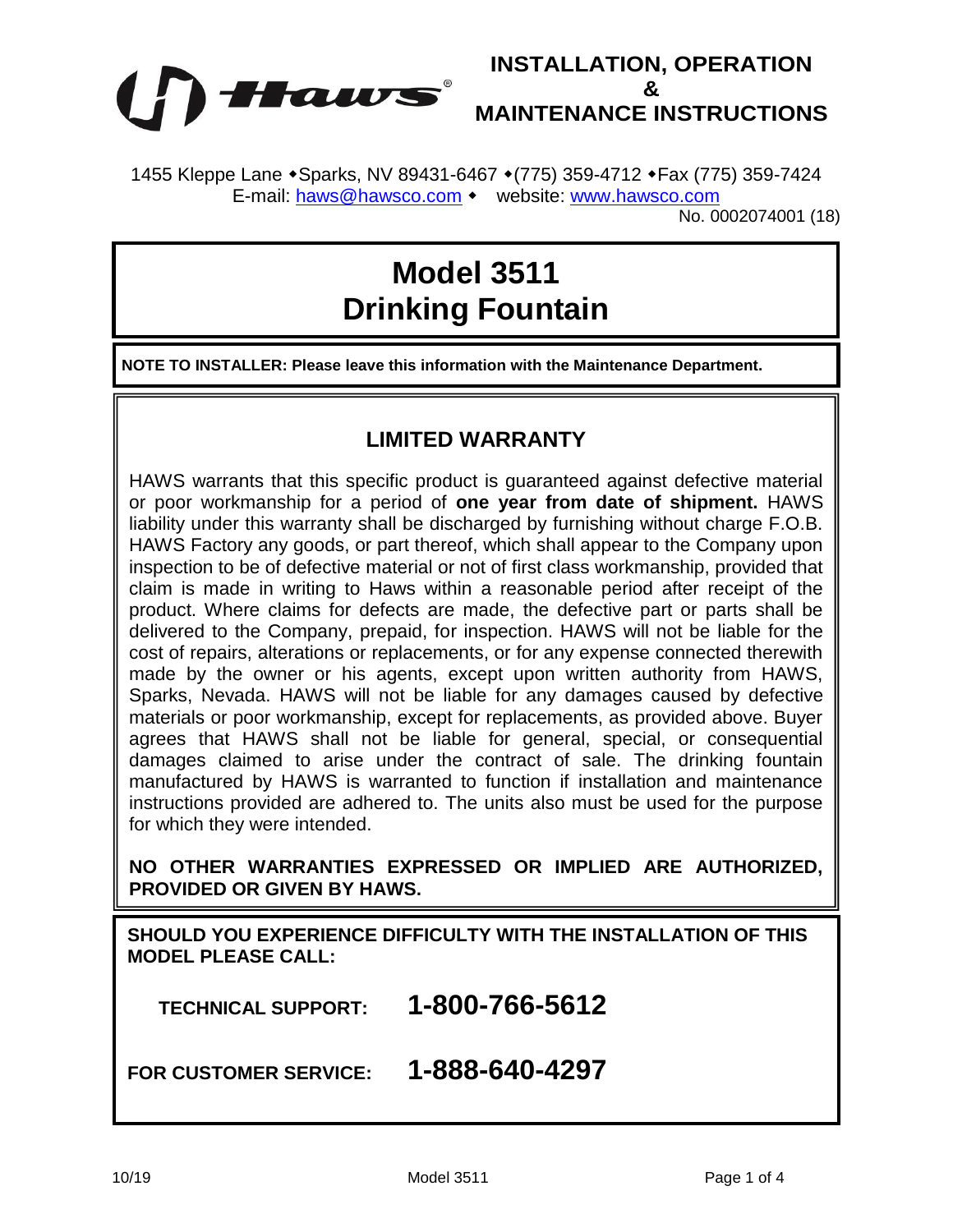**RECOMMENDED TOOLS:** Hack saw, pipe joint sealant, screwdriver, level, 12" adjustable wrench, 10" pipe wrench, 9/16", 1/2", 7/16" socket wrench or open-end wrench, 5/32" hex key wrench.

**LOCATION OF UNIT:** The Model 3511 Drinking Fountain is a wheelchair accessible drinking water facility. The height dimensions shown, meet current ADA requirements. When installing this unit, local, state or federal codes should be adhered to. If height other than shown is required, then dimensions must be adjusted accordingly.

**SUPPLY LINE:** The minimum recommended line size is 1/2" IPS with 30-90 psi (2-6 ATM) flowing pressure. Where sediment or mineral content is a problem, an inlet filter is recommended.

**PLUMBING CONNECTIONS:** Inlet is 3/8" O.D. compression fitting. Waste outlet is 1-1/2" O.D. tailpiece.

**MAINTENANCE:** Periodically clean the strainer. Refer to 5874 Series Valve Manual for more information.

| <b>TROUBLESHOOTING</b> |                            |             |                                                                                                                                                                                                                                                                                            |
|------------------------|----------------------------|-------------|--------------------------------------------------------------------------------------------------------------------------------------------------------------------------------------------------------------------------------------------------------------------------------------------|
|                        | <b>PROBLEM</b>             |             | <b>REPAIR CHECKLIST</b>                                                                                                                                                                                                                                                                    |
|                        | Insufficient bubbler flow. |             | 1a. Check that inlet screwdriver stop valve<br>is in wide-open position.                                                                                                                                                                                                                   |
|                        |                            | b.          | Verify minimum 30 psi flowing supply<br>pressure.                                                                                                                                                                                                                                          |
|                        |                            | $C_{\cdot}$ | Clean strainer. See 5874 Series Valve<br>Manual.                                                                                                                                                                                                                                           |
|                        |                            | d.          | Adjust valve to increase flow. Use<br>front adjust screw or see 5874 Series<br>Valve Manual.                                                                                                                                                                                               |
|                        |                            | е.          | Clean screens (inside nozzle body).<br>Unscrew nozzle insert and very gently<br>activate water supply to pop out qty. 3<br>screens (be careful not to lose<br>screens). Remove any debris clogging<br>the screen openings and place back<br>into nozzle body. Reassemble nozzle<br>insert. |

## **General Notes:**

Before tightening nut and ferrule assembly, push tubing into fitting until it bottoms out to ensure correct engagement with O-Ring.

For more information about Haws products, see our website: [www.hawsco.com](http://www.hawsco.com/)

© 2019 Haws® Corporation – All Rights Reserved

HAWS® and other trademarks used in these materials are the exclusive property of Haws Corporation.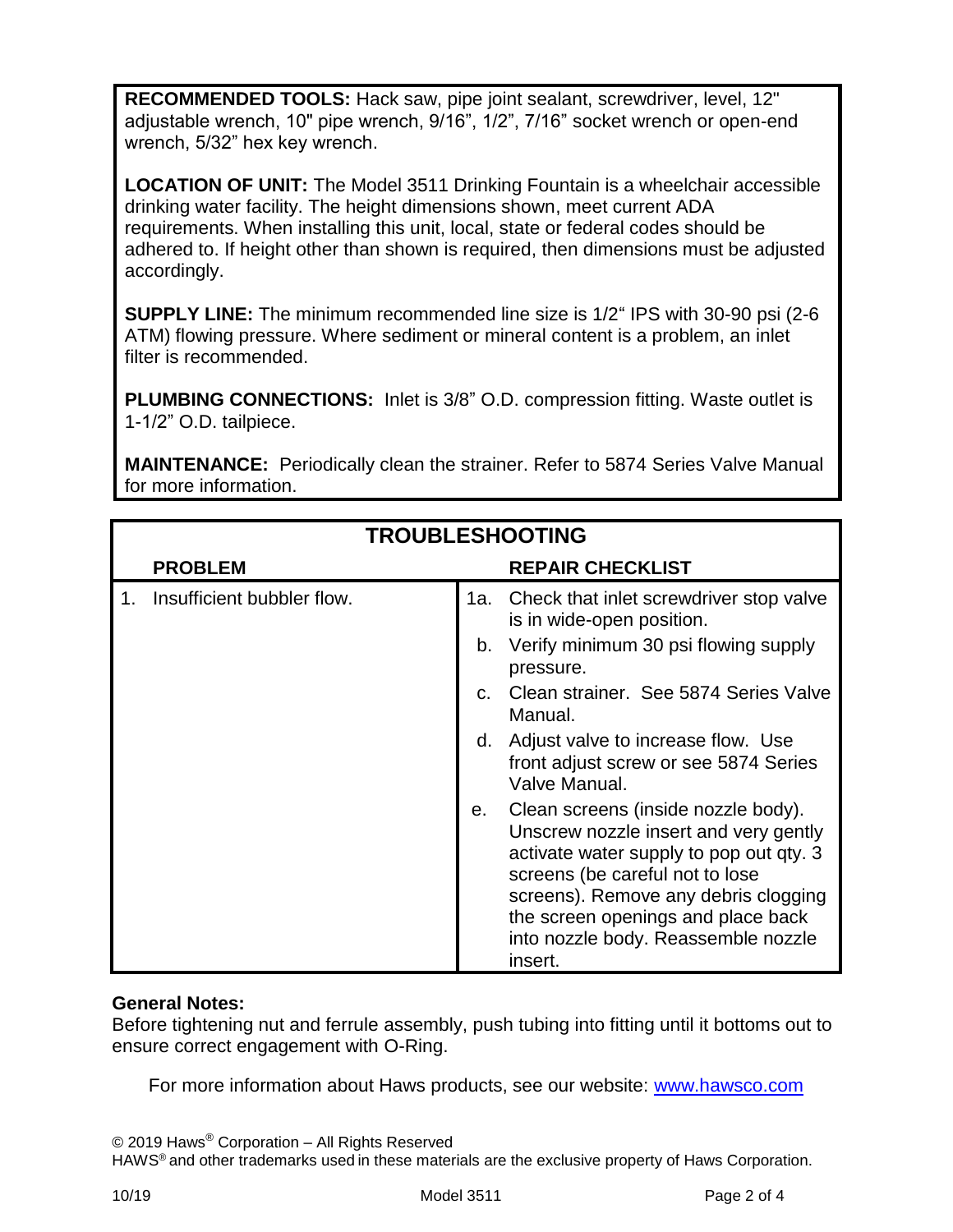

 Haws Corporation - All Rights Reserved C 2019

HAWS  $^{\circledR}$  and other trademarks used in these materials are the exclusive property of Haws Corporation.